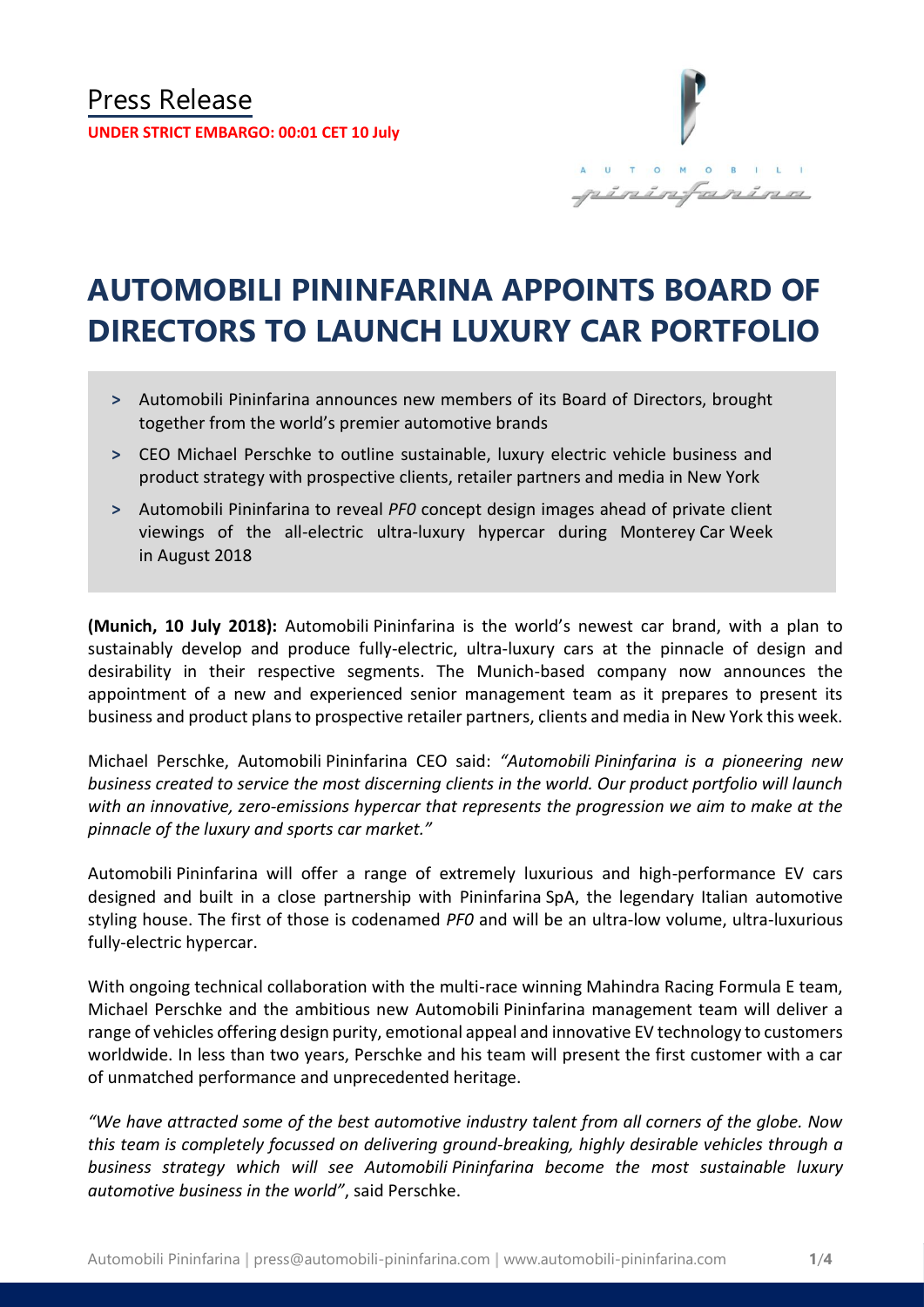# Press Release

This exciting and unique opportunity to create a new brand with unparalleled heritage has tempted some significant talent to move to Munich with experience from brands such as Audi, Bentley, Bugatti, Ferrari, Jaguar Land Rover, Maserati, McLaren Automotive and Volvo.

# **Automobili Pininfarina Board of Directors**

## **Michael Perschke – Chief Executive Officer**

An experienced senior executive with over 20 years of automotive management roles for premium car brands in Europe and India with a recent focus on innovation, connected car and EV solutions. With close ties to the Mahindra Group, Automobili Pininfarina's parent company and Pininfarina SpA's majority shareholder, he is ideally suited to bring together the strengths these partners provide in technology, design, development and manufacturing.

Following a thorough recruitment programme that started in 2017 prioritising significant global experience in luxury, super-luxury, performance and connected-car sectors, Michael has been joined by experienced automotive executives including:

# **Per Svantesson – Chief Operating Officer**

Per Svantesson is a seasoned international business leader who has held top level management and board positions in a number of large, global, industrial corporations including Volvo, Valeo and ESAB. He combines this experience with many years as a serial entrepreneur and venture capitalist. Having worked with creating efficiency and profitability in global industrial organisations Per has in-depth expertise in the management of international M&A activities as well as the methods of lean manufacturing. Per is also a truly customer-driven sales executive with a sharp set of tools in business-to-business marketing and sales.

### **Dan Connell – Chief Brand Officer**

Dan joins Automobili Pininfarina from Jaguar Land Rover, where he was responsible most recently for leading delivery of the global Marketing Communications and PR strategy behind the successful new Special Vehicle Operations (SVO) and Classic business divisions. Previously Dan has occupied Public Relations roles at Volkswagen, MINI and McLaren Automotive. Dan now leads a new team at Automobili Pininfarina responsible for global brand strategy, marketing communications PR and experiential programmes.

### **Luca Borgogno – Design Director**

With over 14 years' experience as one of Pininfarina's leading designers, Luca introduced early *PF0* dreams to potential clients and retail partners in Rome. Now in New York, ahead of the city's Formula E street race, he will present *PF0* design images to potential owners, retail partners and media. These will be in private sessions during the Formula E race weekend programme from July 12-15, ahead of hosting private VIP viewings of *PF0* during Monterey Car Week in August.

# **Anika Rose – Human Resources Director**

Anika joins Automobili Pininfarina after nearly seven years in senior Human Resources roles at Kongsberg Automotive in Munich, where she was Head of HR Services for Central Europe. Prior to that Anika worked as an HR professional in some of the world's leading global brands across hospitality and leisure. Kongsberg Automotive is a world-leading automotive parts supplier, headquartered in Zurich, Switzerland and with production facilities around the globe.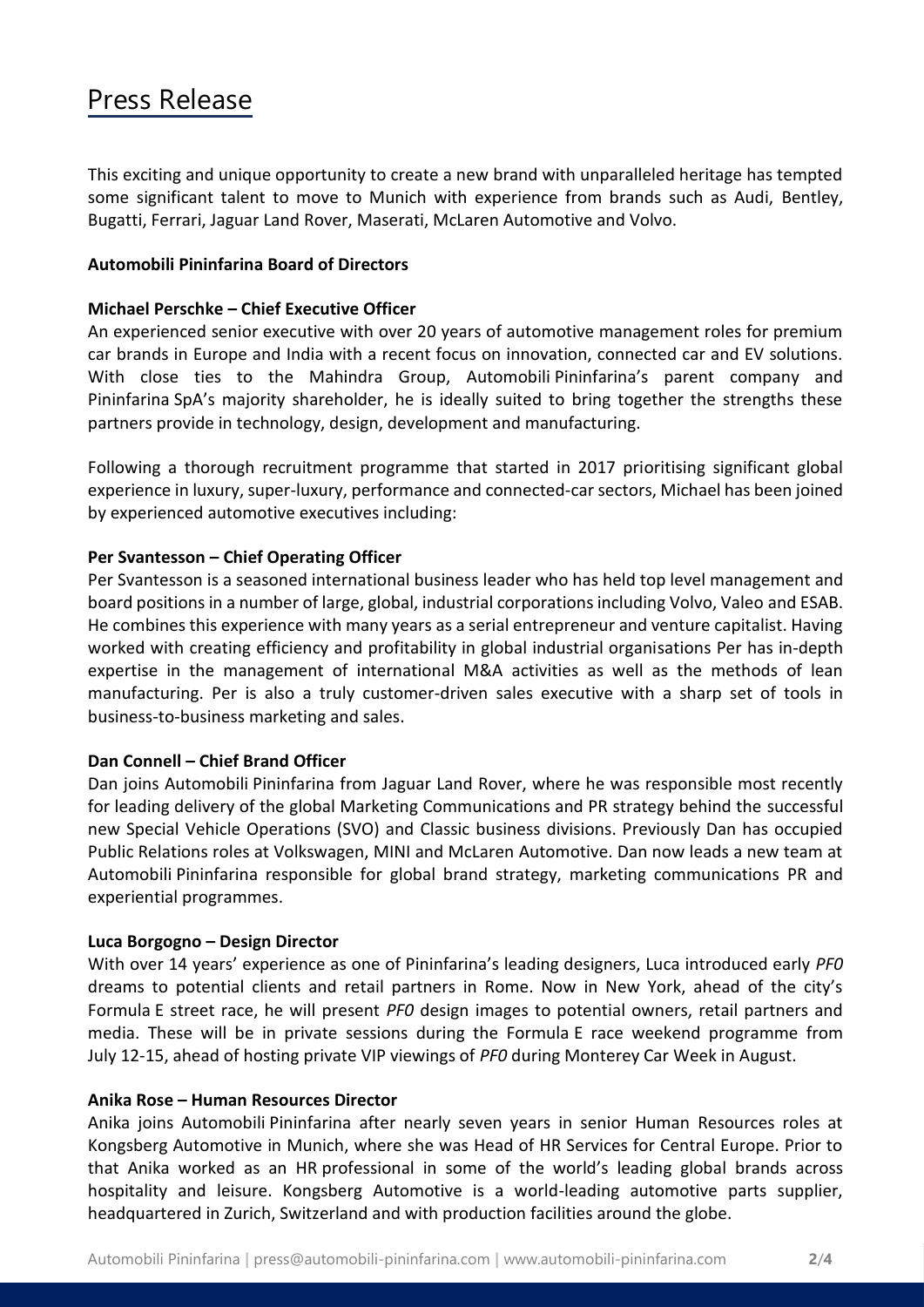# Press Release

#### **Marcus Korbach – Sales Director**

Marcus joins Automobili Pininfarina from Bugatti S.A.S where he represented the luxury performance car brand as their Regional Managing Director for Middle East and Asia. In that role he managed all brand, sales and network activities whilst also contributing to the launch strategy of the Bugatti Chiron. Prior to Bugatti, Marcus worked for McLaren Automotive during its launch phase as McLaren Special Operations Sales Manager and Sales Manager for the McLaren P1 – the world's first hybrid supercar.

#### **Paolo Dellacha – Product and Platform Director**

Paolo is responsible for the product definition and development plan of the future range of Automobili Pininfarina sustainable luxury electric cars, with a key focus on defining vehicle technology to meet the desires of the world's most discerning customers. Prior to joining Automobili Pininfarina, he spent nearly two decades in computer-aided engineering: specifically, testing, engineering and design roles at Ferrari, Maserati and Alfa Romeo. After starting as a vehicle dynamics professional, Paolo lead complete new vehicle development programmes and was most recently appointed Director of Vehicle Concept and Architecture of Alfa Romeo and Maserati. Paolo is a published author of automotive technical papers and was part of the team that secured drivetrain and chassis patents for Ferrari.

#### **Ends**

### **PRESS CONTACTS**

Dan Connell – Chief Brand Officer Luca Rubino – VP, Digital Communications (M) +44 (0) 7464 039401 (M) +49 (0) 17841 16025 Email: d.connell@automobili-pininfarina.com Email: [l.rubino@automobili-pininfarina.com](mailto:l.rubino@automobili-pininfarina.com)

#### **For more information and media kit, please visit [www.automobili-pininfarina.com](http://www.automobili-pininfarina.com/)**

#### **Editor's notes**

#### **Automobili Pininfarina and** *PF0*

From an operational headquarters in Munich, Germany, and with a team of experienced automotive executives from luxury and premium car brands, Automobili Pininfarina will bring to market unique, beautiful and technically-advanced sustainable luxury electric cars. Designed, developed and produced in Germany and Italy, all models will be sold and serviced in all major global markets under the brand name Pininfarina. The new company aims to be the most sustainable luxury car brand in the world

The company is a 100 per cent Mahindra & Mahindra Ltd investment and has been named Automobili Pininfarina following the signing of a trademark licence agreement between Pininfarina SpA and Mahindra & Mahindra Ltd. Pininfarina SpA will take an influential role in supporting design and production capacities based on their unique almost 70-year experience of producing many of the world's most iconic cars.